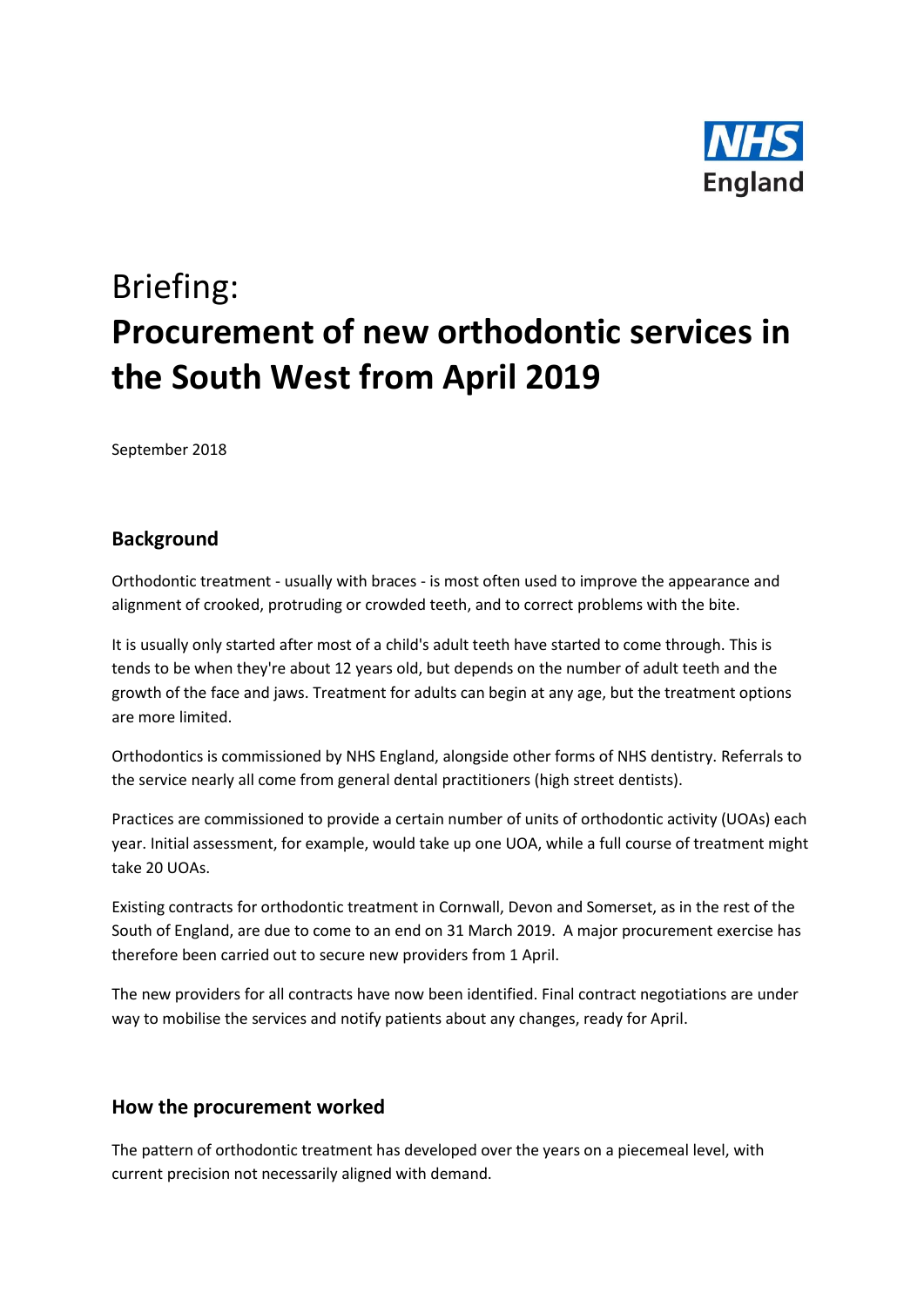In that light, NHS England commissioned public health specialists to carry out local health needs assessments to identify the level and pattern of need for orthodontics in Cornwall, Devon and Somerset.

The main task was to identify demand according to the number of 12-year-olds in each area, so the location of incoming practices would be based on the greatest need, as well as ease of access and the location of other practices. Typically, around a third of children will need orthodontic treatment.

NHS England also asked for feedback from patients. More than 2,000 people gave their views, which have been used to help inform the procurement and make improvements to orthodontic services.

One key issued raised was the ability of parents to get their children to appointments during the day in term-time. As a result, the incoming orthodontic practices will need to provide 30% of appointments outside school hours; this might include weekends and during the holidays, as well as after school hours.

Using this approach, new contracts were procured via 'lots' covering:

- Central and North Cornwall
- West Cornwall
- Plymouth South and West, with South East Cornwall
- Plymouth, North and East, with West Devon
- North Devon
- Exeter 1, including spokes in Mid and East Devon
- Exeter 2, including spoke to serve the West to Okehampton
- Teignbridge, Torbay and South Hams (two contracts)
- Mendip
- Taunton and West Somerset
- South Somerset
- Sedgemoor

All bids underwent a rigorous evaluation process involving members of the NHS England local and regional teams, dental practice advisers, Public Health England consultants in dental public health and independent specialist orthodontic advisers from the NHS Business Services Authority.

Bids were assessed against a number of factors including:

- clinical and service delivery
- premises and equipment
- patient experience
- clinical and information governance
- staffing
- the transfer of patients and how they would effectively mobilise the service to be ready from April 2019